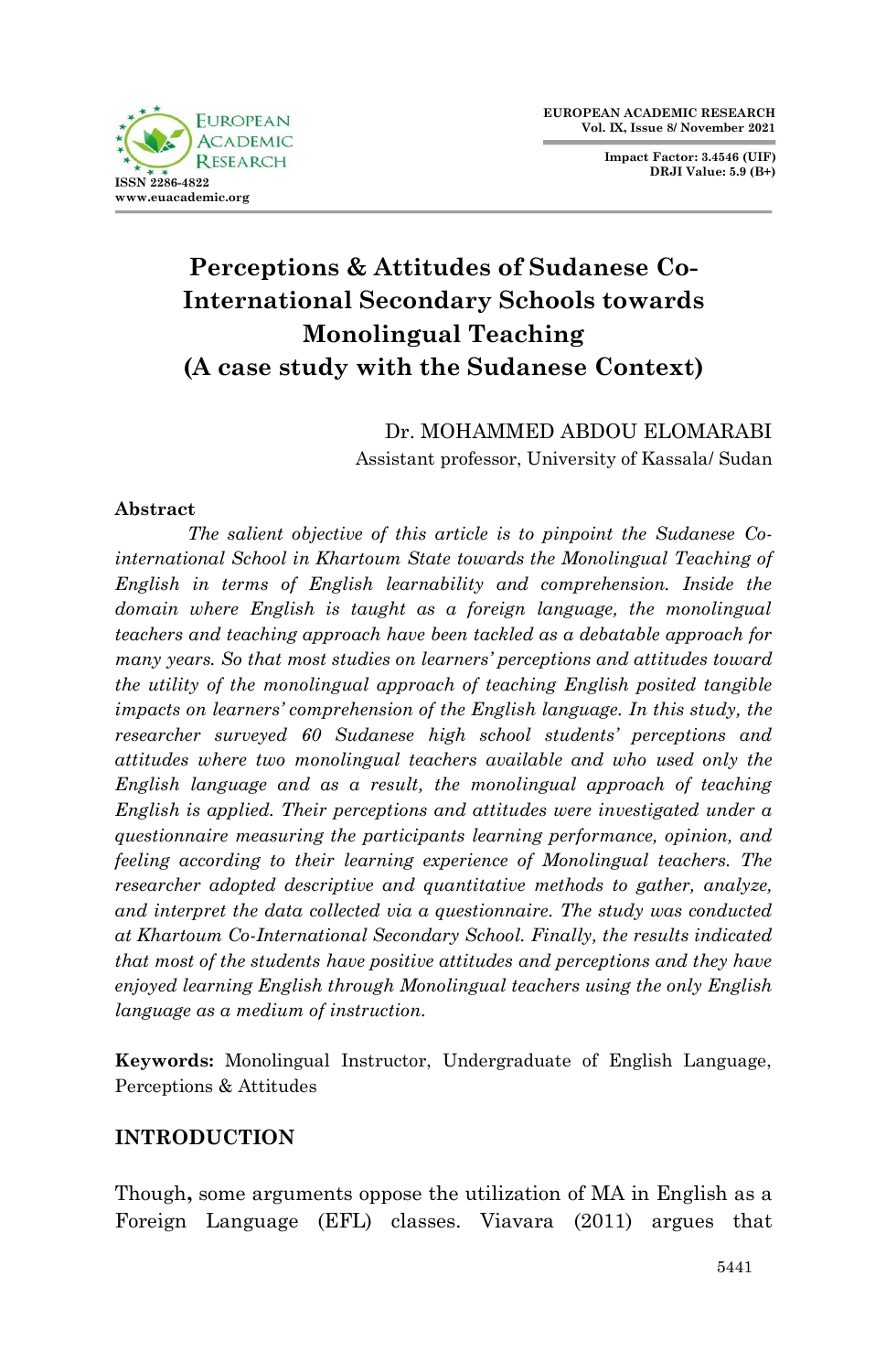interacting in English inside the classroom continues to be a challenge for many educators or future educators. Especially, in an EFL setting where English is being taught by non-native English teachers, the use of MA in classrooms will challenge the teachers to keep encouraging themselves and their learners to communicate in English in a formal setting.

What is more, L<sub>2</sub> students cannot co-exist with their previous languages (Canagarajah, 1999). Even though their mother tongue helps students in mastering L2, there are some cases where the teachers conduct the class in L1 the entire time. Viavara (2011) finds that student-teachers speak Spanish and translate almost every word they say to their students.

In educational contexts, students' attitudes are mostly concerned with their attitude towards schools, school subjects, teachers, other students (Ibrahim, 2001), and teaching approaches (Lee, 2012). Gardner and Lambert (1972) as cited in Abidin (2012) mentions that the students' ability to master a second language is not only influenced by a mental competence or a language skill but also by their attitude and perception towards the target language. It is still debatable whether the MA implementation in EFL classes might affect the students' attitudes.

## **OBJECTIVES OF THE STUDY**

The researcher of this paper is going to dig deep and try as much as possible to achieve the main objectives set beforehand when selecting the topic under investigation. As a result, in this paper the objectives that need to be fulfilled can be stated as follows:

1. To reflect the learners' perceptions and attitudes in regards to the pros and cons of having monolingual teachers in teaching English.

2. To investigate the monolingual teaching impact on the learners' comprehension, and preferences of teaching methods.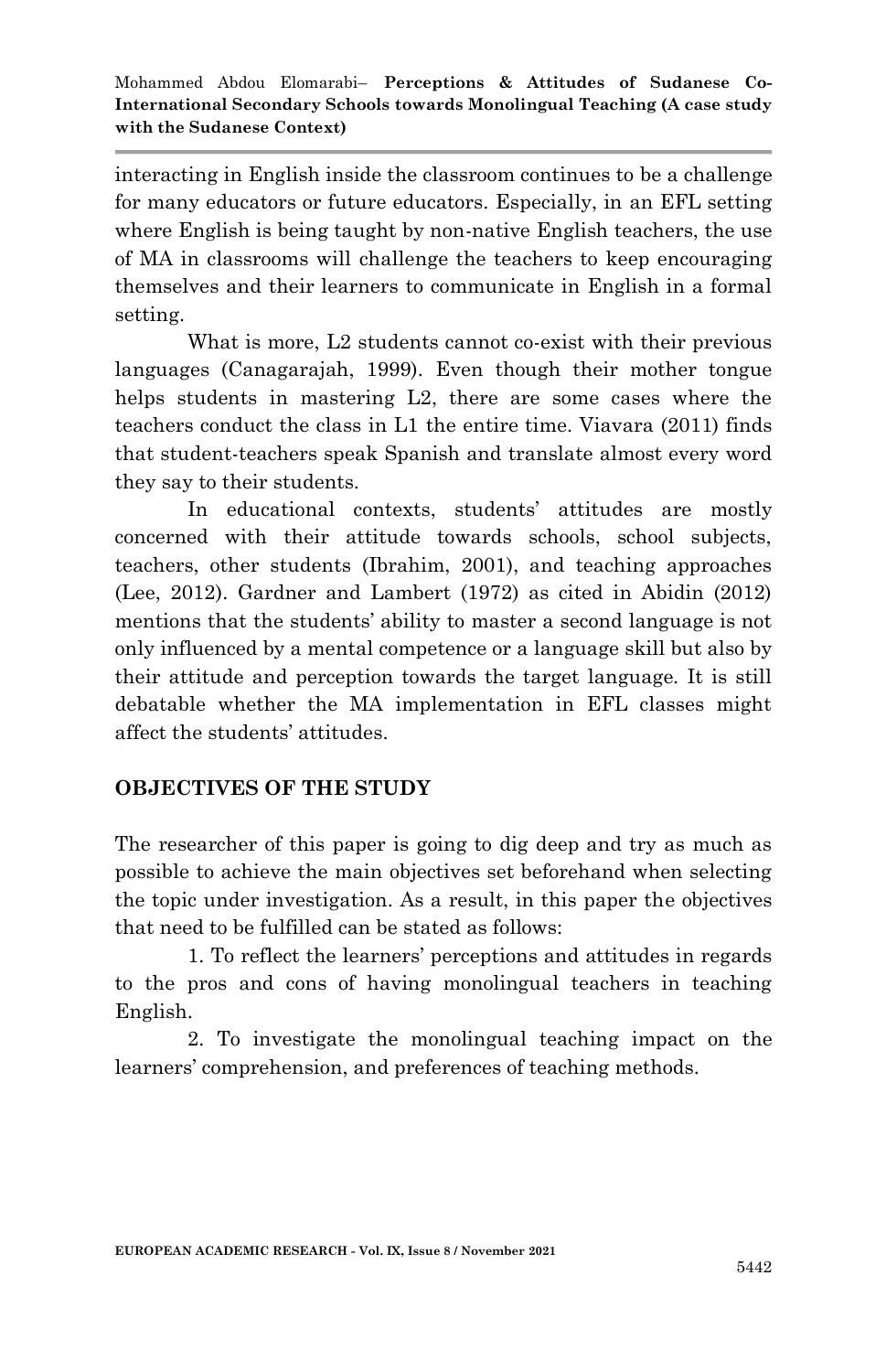#### **LITERATURE REVIEW**

### **Monolingualism Approach of Teaching English as EFL**

The Monolingualism approach has long been prescribed by official policies in the field of English Language Teaching (ELT) (Kumaravadivelu, 2003; Macaro, 2001; Phillipson, 1992) as well as in other contexts (McMillan & Turnbull, 2009, as cited in McMillan & Rivers, 2011). As the focus on developing English skills moved from written aspects to spoken communicative aspects, MA is getting more attention due to the increase of the exposure of the target language (Tsukamoto, 2011). Furthermore, MA implies that languages other than the target one should be avoided in the language teaching and learning process at all costs (Lee, 2012).

Recently as asserted by Ellis (2005) that the more L2 exposure that students can receive, the faster the students can learn. Macaro (2001) as cited in Qandri (2006) justifies that teaching entirely in L2 makes the language real and develops the learners' in-built language system. The ideas appear to prove that L1 should not be used under any circumstances in EFL classrooms to motive both students' and teachers' English fluency. Also, Cook (2001) as cited in Mouhanna (2009) claims that successful learning of L2 involves the separation and distinction of L1 and L2. In that case, students should be shown the importance of L2 through its continual use. It is considered likely that L2 acquisition is similar to L1 acquisitions, which assumes that exposure is very decisive as the determining factor in learning the target language (Ellis, 2008). Children learned their L1 by listening and copying things around them. L2 acquisitions were modeled the same as children developing their linguistics skills for the first time.

The proponents of the Monolingualism Approach have stated that translating between L1 and L2 can be dangerous as it encourages the belief that there are 1 to 1 equivalents between the languages, which is not always the case (Pracek, 2003 as cited in Miles, 2004). Hence, learning two languages should be separated. Harbord (1992) as cited in Pardede (2013) also advocates the L1 and L2 separation and acknowledges that overusing L1 makes students believe that word for word translation is a useful technique. Consequently, they will work towards transferring meaning in learning L2. It is important to differentiate the use of L1 as the medium of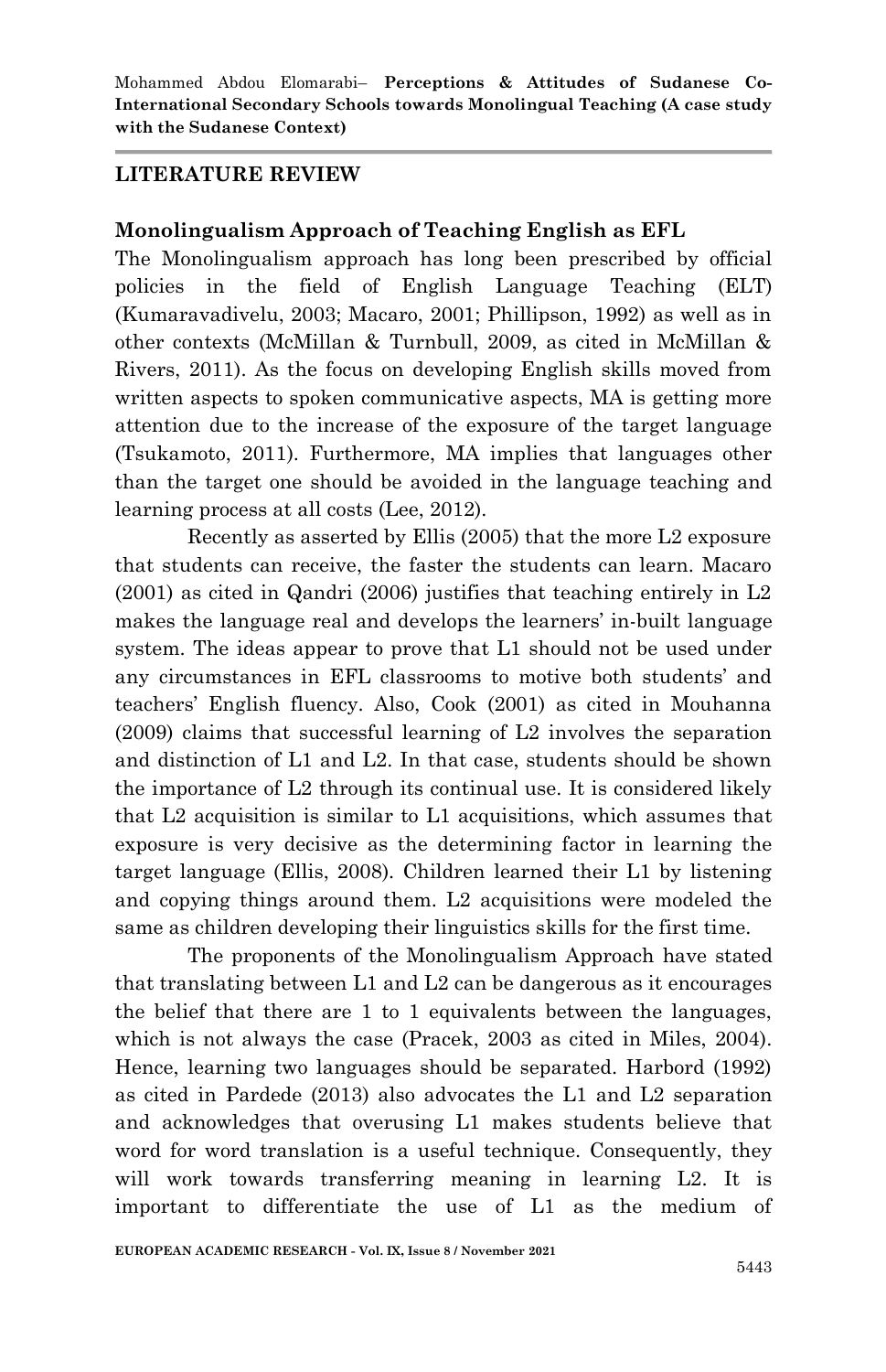communication and the imitation of L1 as a learning process in EFL classrooms.

## **Learners' Perceptions and Attitude towards Language Learning**

Attitude views something by involving mental positions about such things as a way of behaving, thinking, and acting toward something (Miles, 2004). Long and Russell (1999) as cited in Kurihara (2006) defines attitudes as a mean of adjusting and changing one's social environment. Wu (2008) says that changing one's belief and opinion about one object can change desirability towards a particular object. In other words, attitude is changeable. It is used to evaluate favorable and unfavorable feelings towards specific attitude objects, such as personal action decisions, abstract concepts, and policy decisions.

Wu (2008) mentions three-component models: cognitive, affective, and behavioral components. First, the cognitive component refers to beliefs about an attitude object or topic, for instance, a teacher might believe that teaching English was beneficial for students using English-only in classrooms. Second, the affective component refers to feelings or emotions associated with an attitude object. For example, some students enjoy studying in a class where MA is applied in classes. Third, the behavioral component refers to past behaviors associated with the attitude object. In this case, a person might possess a positive attitude towards MA in EFL classes due to his/her active involvement in-class activities.

Attitude is considered an essential factor influencing language performance (Visser, 2008, as cited in Abidin, 2011). Horwitz (1999) as cited in Lee (2012) also states that learners' attitudes or beliefs about language learning are influential factors in the success of the target language learning. In other words, an achievement of the target language relies on not only an intellectual capacity but also on learners' attitude towards language learning".

## **Students' Perceptions and Attitudes towards Monolingual Lessons**

A study by Schweers (1999) as cited in Hoang, Jang, and Yang (2010) found that 88,7% of Spanish students studying English wanted their class to include L1 in their class. Lee's study (2012) does not explore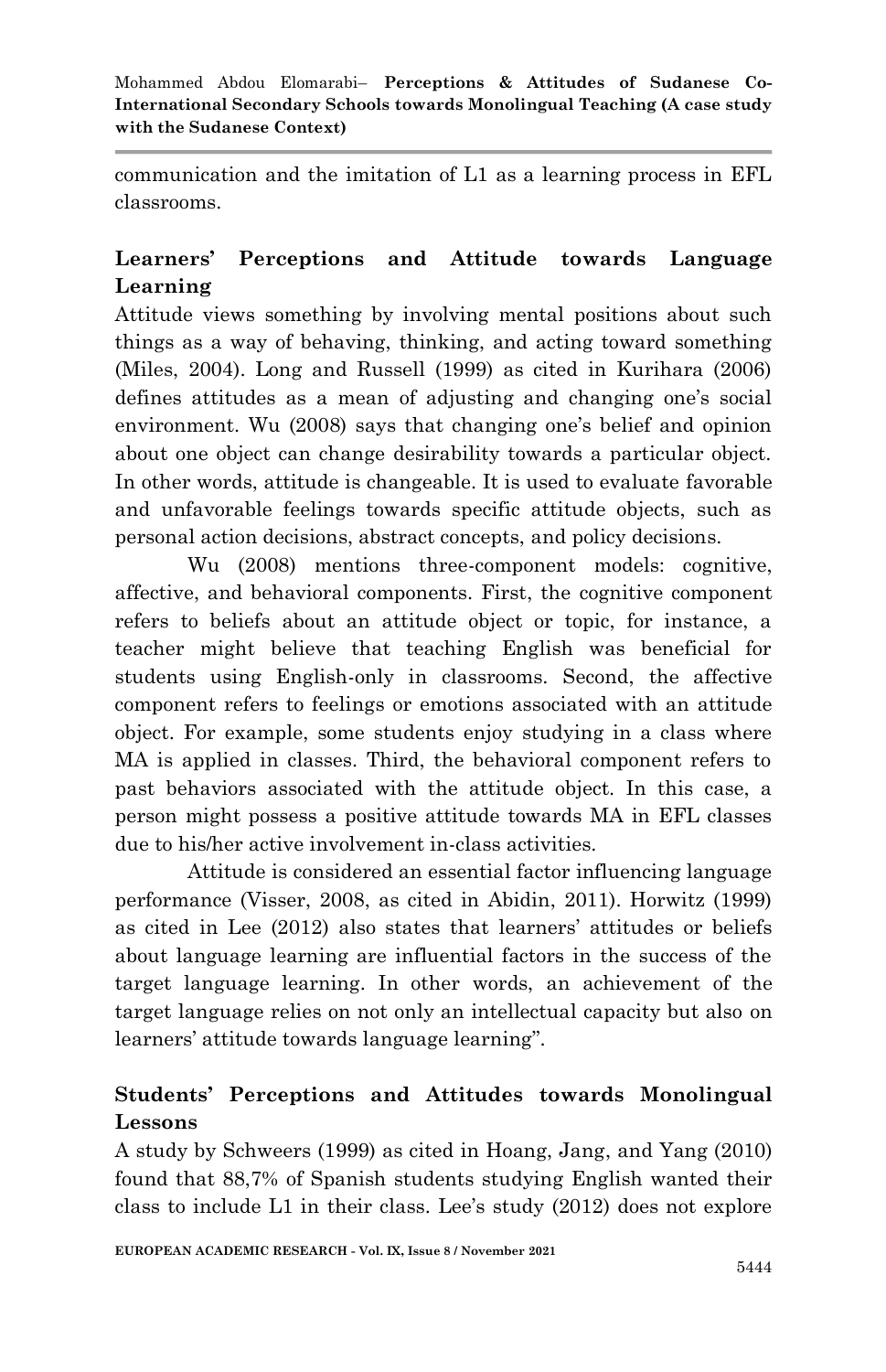the issue of teacher code-switching to learners' L1, but the findings showed that only less than 20% of the learners embraced MA wholeheartedly that the L1 cannot be completely left out in their learning process. The use of L1 is still needed by L1 learners. MA has likely brought out the negative attitudes for EFL students.

On the contrary, the while low-level students often show their preference for a bilingual approach. Hopkins (1989) and Howell (1991) as cited in Auerbach (1993) state that more advanced students may feel that the use of L1 deters their acquisition of the target language. The slow learners feel that the use of their mother tongue backs their learning English ability. However, the advanced students feel that the use of their mother tongue will impede the process of acquiring English. Another study conducted by Kalanzadeh, Hemati, Shahivand, and Bakhtiarvand, (2013) involving the third-grade high school students in the Persian context found that the domination of English in EFL classes were supportive, and the excessive use of Persian in Iranian English classes could have a demoting effect on students. The use of L1 discourages learners to develop their language ability in L2. Some Japanese students showed neutral views for either monolingual or bilingual approaches (Dwyer & Heller-Murphy, 2001, as cited in Miles, 2004). The students considered any approach that has been applied by their English teacher would not hinder their learning process to master the L2.

## **MATERIALS & METHODS**

The researcher adopted descriptive and quantitative methods to gather, analyze, and interpret the data collected via a questionnaire. The study was conducted at Khartoum Co-International Secondary School. The school has applied a monolingual approach in all classes from grade one to grade three. That is, the language of instruction is purely English with approximately slight little use of Arabic for necessity. The participants were students in the 3rd English classroom who have been experiencing studying English with the practice of monolingual approach since the1stgrade at the primary stage. Thus, a purposive sample of (60) students was selected among the total number of the whole students comprised of (200) students.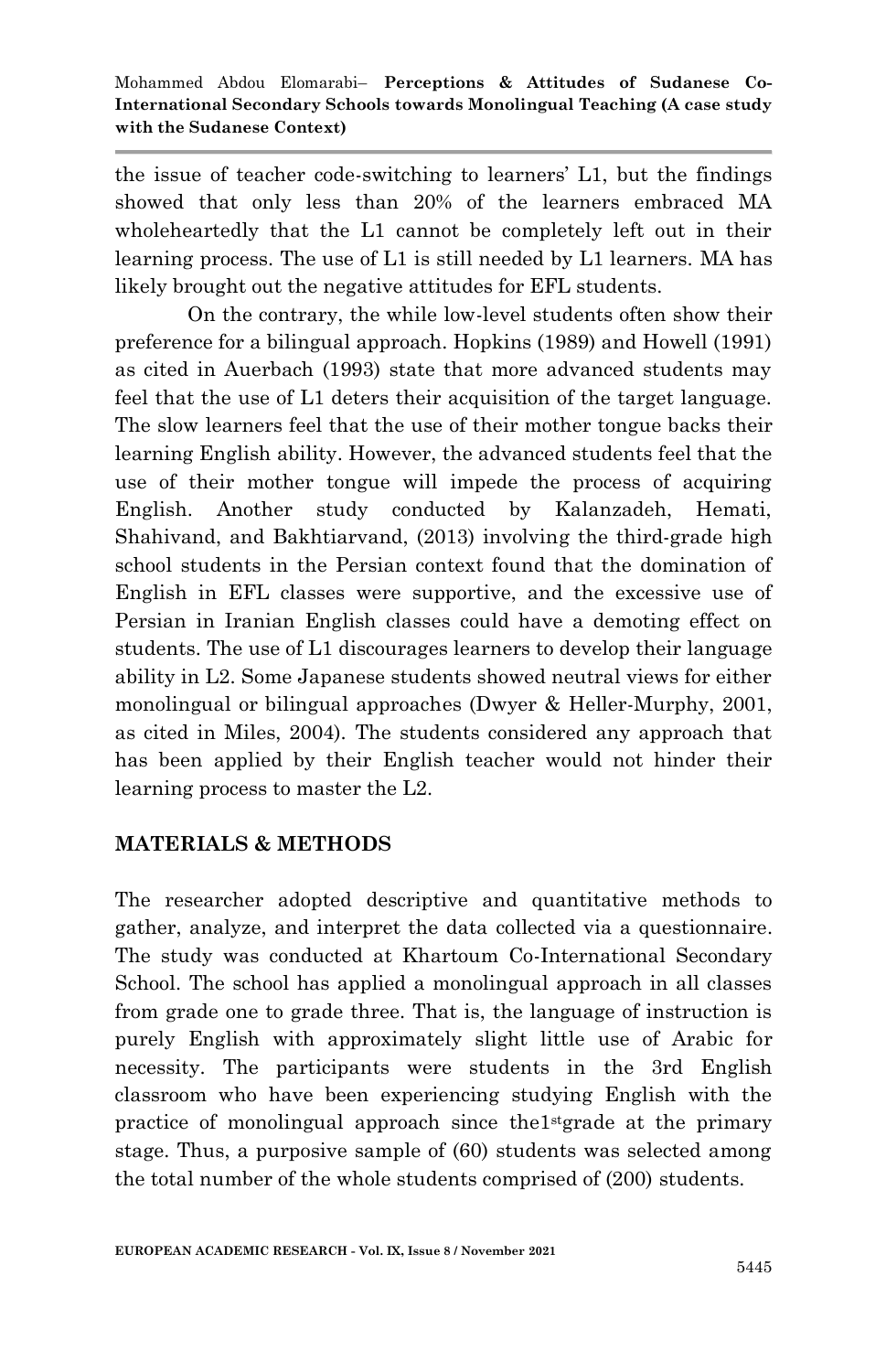| Table one: Demographic Information about Participants |                    |        |  |  |  |
|-------------------------------------------------------|--------------------|--------|--|--|--|
| Category                                              | <b>Description</b> | Number |  |  |  |
| Gender                                                | Male               | 21     |  |  |  |
|                                                       | Female             | 39     |  |  |  |
| Age                                                   | $15 - 16$          | 18     |  |  |  |
|                                                       | $16 - 17$          | 42     |  |  |  |
| <b>Duration</b><br>Learning<br>of                     | $11 - 12$ Years    | 32     |  |  |  |
| English                                               | $10 - 11$ Years    | 28     |  |  |  |

**Table one: Demographic Information about Participants** 

As stated above, the study made use of a purposive sampling method was employed to select the participants who share these characteristics. They have been exposed to the monolingual teachers in their different classes. Therefore, their perceptions on practicing such teaching methods were based on their learning progress and experience. Furthermore, they have learned English in a formal instructional setting.

## **DATA GATHERING TOOLS & PROCEDURES**

In scouting out all claims and arguments of this study, the researcher has chosen a questionnaire as a data gathering instrument. All statements in the questionnaire were written in English to ensure that all respondents clearly understood the meanings of the questions. More specifically, the questionnaire consists of (10) statements to investigate the attitudes, perceptions, and preferences of the learners towards monolingual teachers. Practically, the researcher followed some steps to collect the data. Firstly, the researcher contacted the principal of the school and English teachers of Khartoum Cointernational Secondary School asking permission to conduct the study in the school. After obtaining the permission, then distributed 60 copies of the questionnaire to the participants. On the questionnaire, the participants were asked to respond to all statements in the questionnaire in not more than two hours.

## **HYPOTHESES OF THE STUDY**

**H1:** Learners at International Secondary schools can feel more comfortable with learning from monolingual teachers.

**H2:** The learners' academic performance and attainment are by far enhanced via Monolingualism Approach.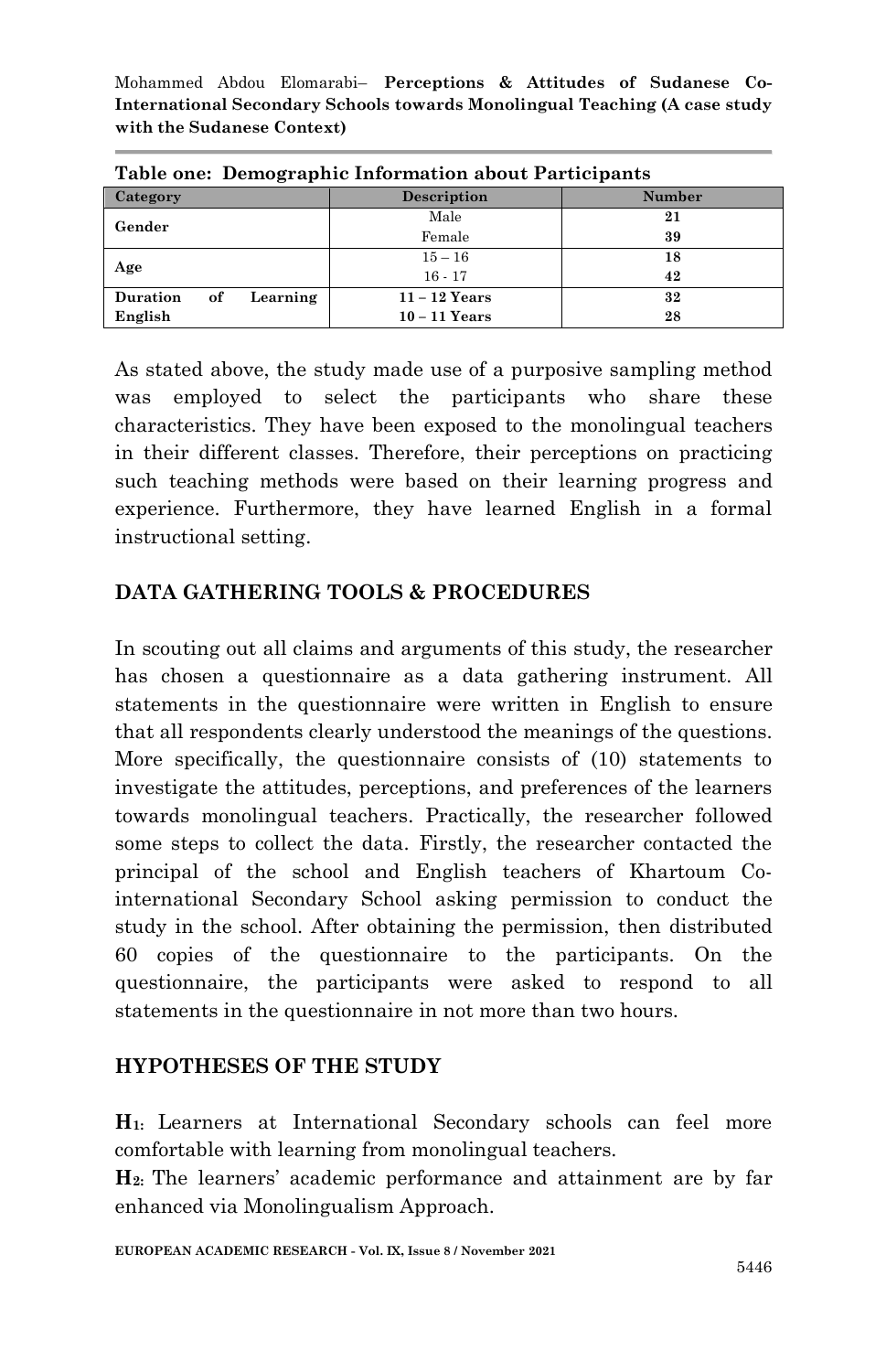**H3:** Monolingual teachers can have an impact on the learners' comprehension more than Bilingual teachers.

## **QUESTIONS OF THE STUDY**

To achieve the objectives set beforehand, the researchers will exert more efforts to find answers to the following questions:

**Q1:** Why learners do feel more comfortable with learning by monolingual teachers?

**Q2:**To what extent can monolingual teachers affect more in learners' comprehension than bilingual ones do?

**Q3:** In what way, Monolingual Approach enhances learners' academic attainment and performance?

## **DATA ANALYSIS TO THE HYPOTHESES**

Having assembled and numbered the questionnaire, the researcher then, coded, analyzed, and calculated the data using the *SPSS* program. The percentage of each statement was categorized into themes that were interpreted and implicated with relevant literature. The categorization was used to determine the perceptions and attitudes of the participants in learning through monolingual teachers. Finally, the researcher tabulated the percentage and used the figures for extra details and explanations within the analysis of the gathered data.

| Answer          | Frequency |      |
|-----------------|-----------|------|
| Agree           | 46        | 76.7 |
| Neutral         |           | 6.7  |
| <b>Disagree</b> |           | 16.7 |
| <b>Total</b>    | 60        | 100% |

**Table Two: "***I do not like when my teachers use Arabic and I enjoy the lesson by teachers speak English*".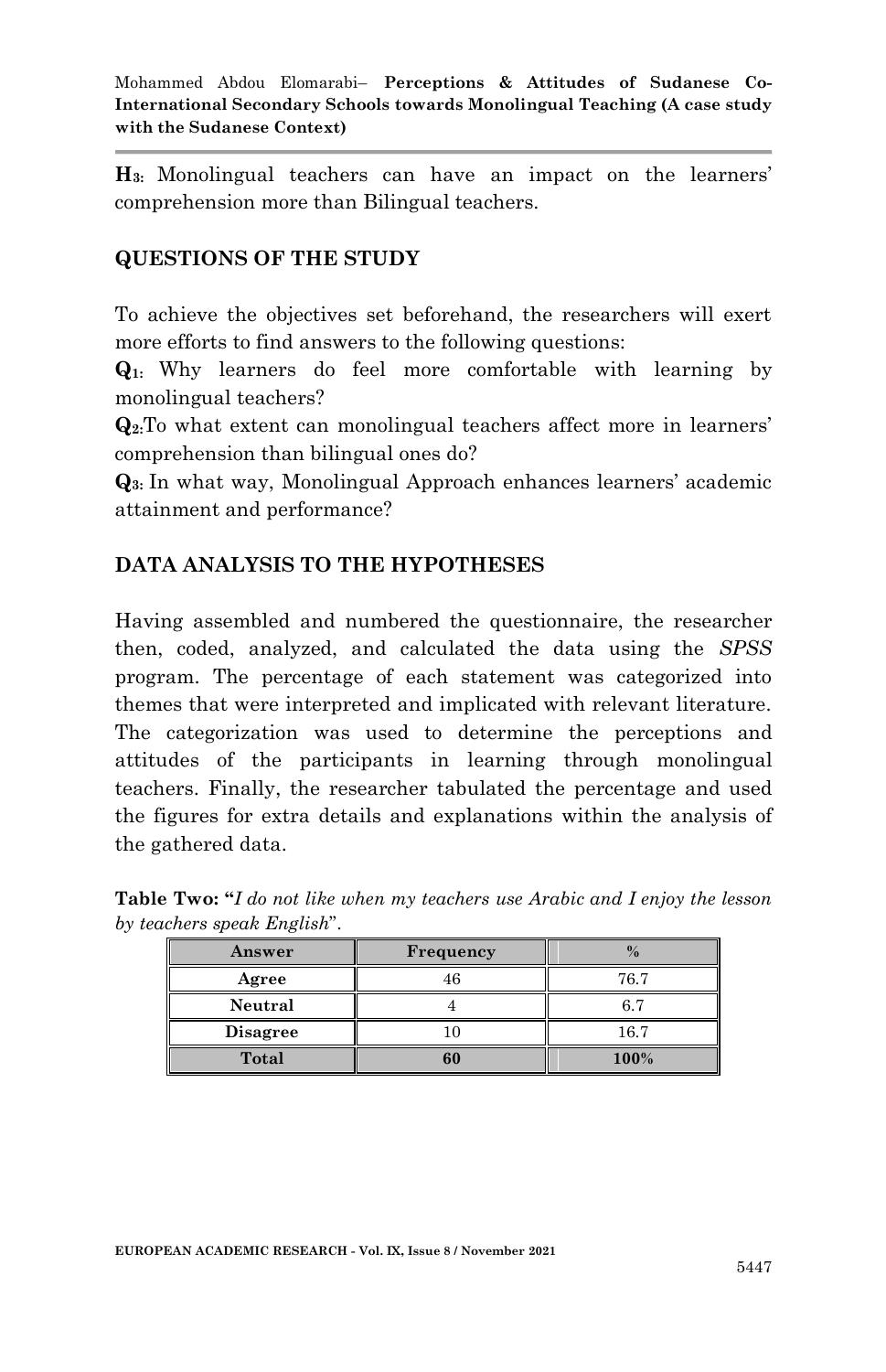

Table (2) and figure (1) above provide detailed information to answer the first question of the *study "Why learners do feel more comfortable with learning by monolingual teachers?"* and also does confirm the first hypothesis*"Learners at International Secondary schools can feel more comfortable with learning by monolingual teachers".* As disclosed in the table (2) (76.7)% of the respondents agreed that a monolingual teacher is preferred by the learners. Whereas (6.7) % were neutral, while  $(16.7)$  % disagreed with the statement. However, most respondents supported the researcher's first hypothesis. Furthermore, these responses conform to Hopkins (1989) and Howell (1991) as cited in Auerbach (1993) as they confirmed that more advanced students may feel that the use of L1 deters their acquisition of the target language. The slow learners feel that the use of their mother tongue backs their learning English ability. However, the advanced students feel that the use of their mother tongue will impede the process of acquiring English.

**Table Three:** *"I like the lesson when my English teacher uses English-only to communicate during classroom activities".*

| Answer          | Frequency |          |
|-----------------|-----------|----------|
| Agree           | 52        | 86.7     |
| Neutral         |           | 3.3      |
| <b>Disagree</b> |           | $10.0\,$ |
| Total           | 60        | 100%     |



**EUROPEAN ACADEMIC RESEARCH - Vol. IX, Issue 8 / November 2021**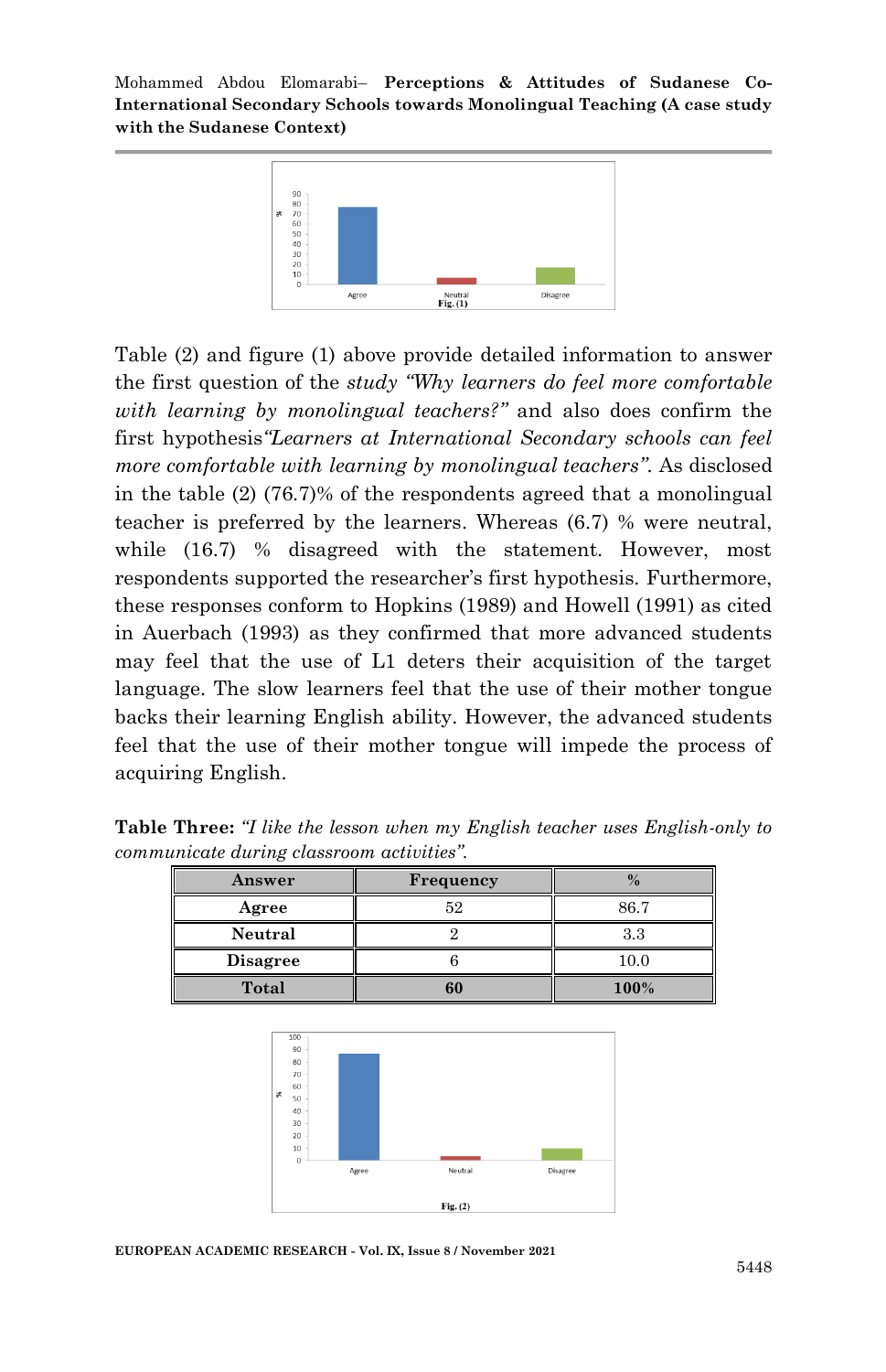Table (3) and figure (2) above show also a description to answer the first question of the *study "Why learners do feel more comfortable with learning by monolingual teachers?"* and also does confirm the first hypothesis*"Learners at International Secondary schools can feel more comfortable with learning by monolingual teachers".* As described in table (3) (86.7)% of the respondents agreed that monolingual teacher does positively affect the learners' comprehension more than bilingual teachers. Whereas (3.3) % were neutral, while (10) % disagreed with the statement. However, most respondents verified the researcher's second hypothesis. The above positive responses are in line with the study conducted by Kalanzadeh, Hemati, Shahivand, and Bakhtiarvand, (2013) involving the third-grade high school students in the Persian context found that the domination of English in EFL classes were supportive, and the excessive use of Persian in Iranian English classes could have a demoting effect on students. The use of L1 discourages learners to develop their language ability in L2.

| Answer          | Frequency |      |
|-----------------|-----------|------|
| Agree           | 56        | 93.3 |
| Neutral         |           | 3.3  |
| <b>Disagree</b> |           | 3.3  |
| <b>Total</b>    | 60        | 100% |

**Table Four:** *"I can understand everything said by my teacher in English".*



Table (4) and figure (3) above manifest a reflection to answer the second question of the study*"To what extent can monolingual teachers affect more in the learners' comprehension and learnability than bilingual ones do*?" and also does stressed the verification of the third hypothesis "*Monolingual teachers can have an impact on the learners' comprehension and learnability more than Bilingual teachers"*. As

**EUROPEAN ACADEMIC RESEARCH - Vol. IX, Issue 8 / November 2021**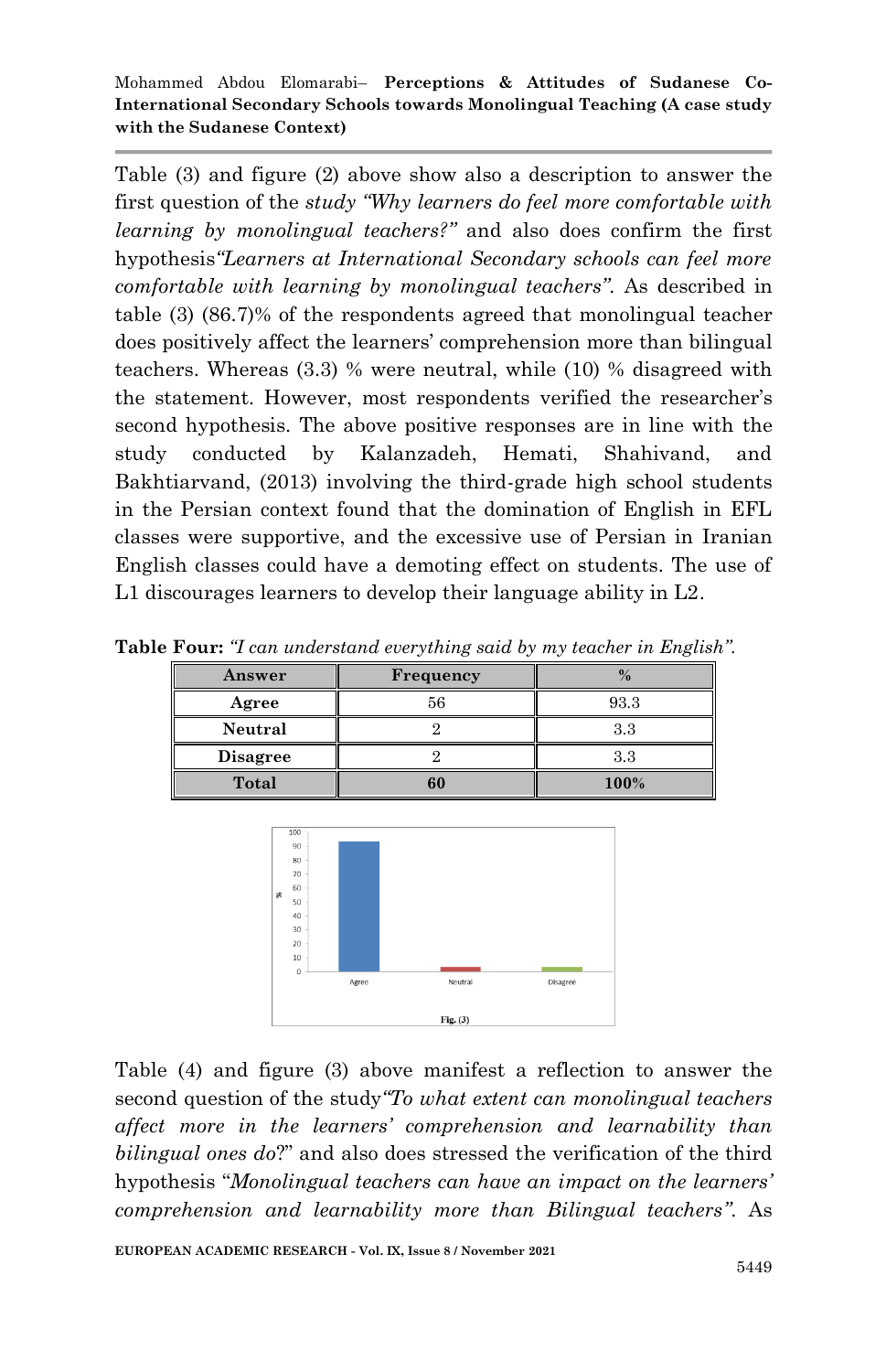reflected in table (4) (86.7)% of the respondents agreed that monolingual teacher does positively affect the learners' comprehension more than bilingual teachers. Whereas (3.3) % were neutral, while (10) % disagreed with the statement. However, most respondents verified the researcher's second hypothesis.

**Table Five:** *"I clearly understand the instruction given by my teacher in English".*

| Answer          | Frequency |      |
|-----------------|-----------|------|
| Agree           | 48        | 80.0 |
| Neutral         |           | 16.7 |
| <b>Disagree</b> |           | 3.3  |
| Total           | 60        | 100% |



Table (5) and figure (4) above explain views to answer the second question of the study*"To what extent can monolingual teachers affect more in the learners' comprehension and learnability than bilingual ones do*?" and It also asserted the verification of the third hypothesis "*Monolingual teachers can have an impact on the learners' comprehension and learnability more than Bilingual teachers"*. As viewed in table (5) (80)% of the respondents agreed that monolingual teacher does positively affect the learners' comprehension and learnability more than Bilingual teachers. Whereas (16.7) % were neutral, while (3.3) % disagreed with the statement. However, most respondents verified the researcher's second hypothesis.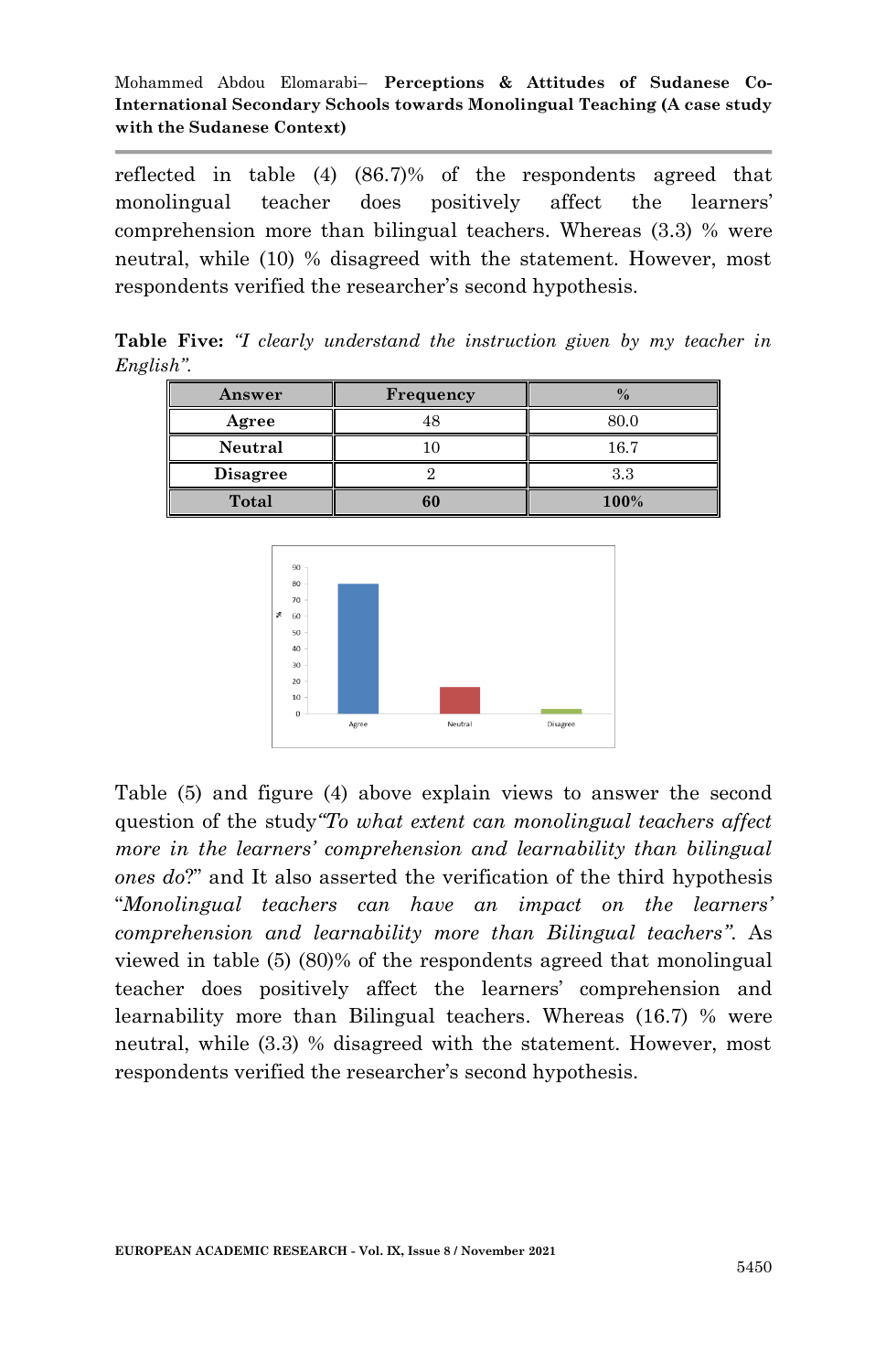**Table Six:** *"I can understand the main points explained by my teacher in English".*

| Answer          | <b>Frequency</b> |      |
|-----------------|------------------|------|
| Agree           | 45               | 75.0 |
| Neutral         |                  | 10.0 |
| <b>Disagree</b> |                  | 15.0 |
| Total           | 60               | 100% |



Table (6)and figure (5) above answer the second question of the study*"To what extent can monolingual teachers affect more in the learners' comprehension and learnability than bilingual ones do*?" and It also asserted the verification of the third hypothesis "*Monolingual teachers can have an impact on the learners' comprehension and learnability more than Bilingual teachers"*. As viewed by the table and the figure above that (75)% of the respondents agreed that monolingual teacher does positively affect the learners' comprehension and learnability more than Bilingual teachers.While (10) % were neutral, whereas (15) % disagreed with the statement. However, most respondents verified the researcher's second hypothesis.

|           | $\Delta$ newar |  | Frequency |                                                                             |  |  |
|-----------|----------------|--|-----------|-----------------------------------------------------------------------------|--|--|
| English". |                |  |           |                                                                             |  |  |
|           |                |  |           | <b>Table Seven:</b> "I comprehend all the topics discussed by my teacher in |  |  |

| Answer          | Frequency |      |
|-----------------|-----------|------|
| Agree           | 56        | 93.3 |
| Neutral         |           | 3.3  |
| <b>Disagree</b> |           | 3.3  |
| Total           | 60        | 100% |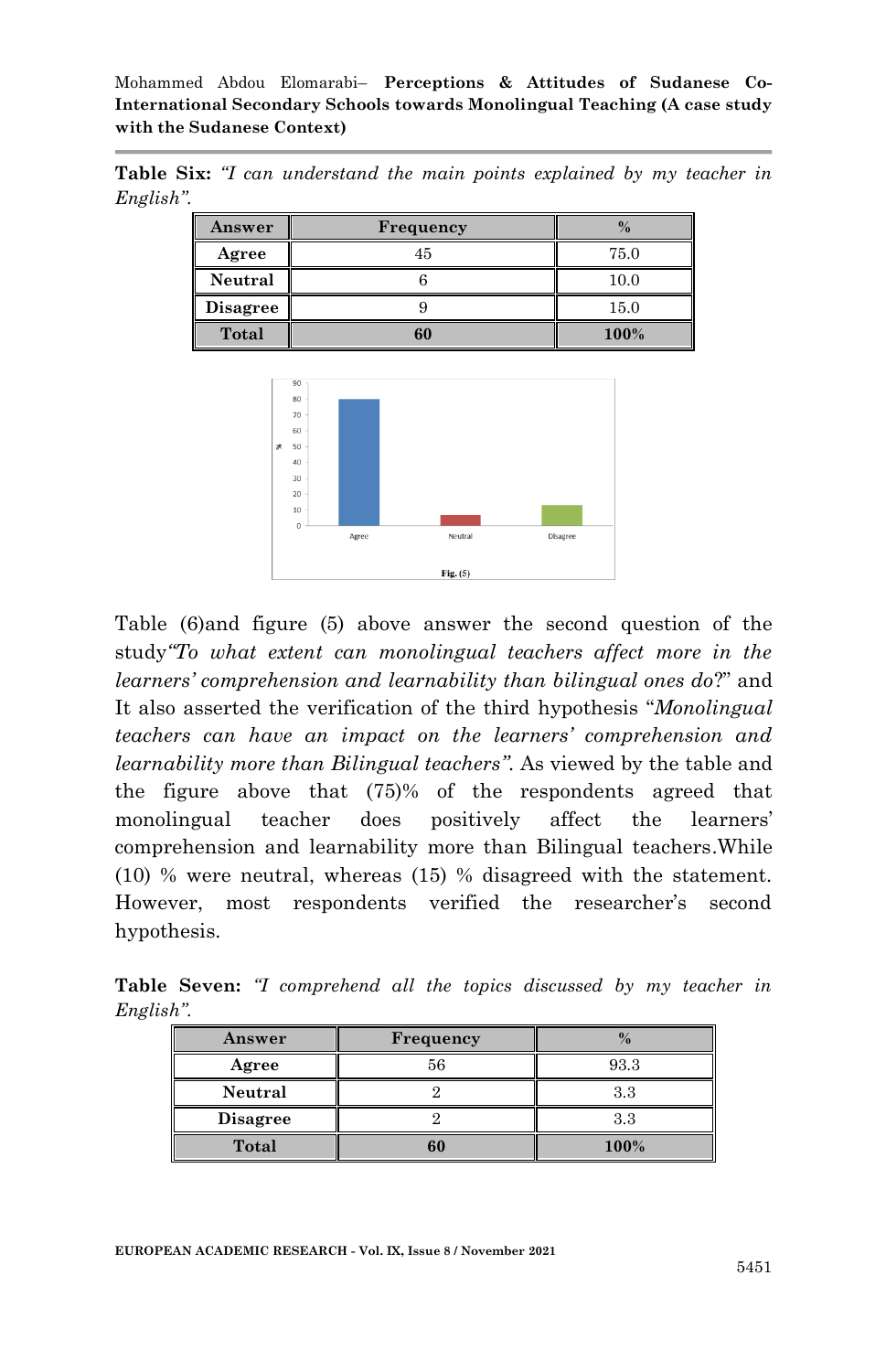

Table (7)and figure (6) above answer the second question of the study*"To what extent can monolingual teachers affect more in the learners' comprehension and learnability than bilingual ones do*?" and also back up the verification of the third hypothesis "*Monolingual teachers can have an impact on the learners' comprehension and learnability more than Bilingual teachers"*. As detailed in the table and the figure above that (93.3)% of the respondents agreed that monolingual teacher does positively affect the learners' comprehension and learnability more than Bilingual teachers. On the other hand, (3.3) % were neutral, while (3.3) % disagreed with the statement. However, most respondents verified the researcher's second hypothesis.

**Table Eight:** *"The more English is used in a class, the better I feel to easily communicate in English".*

| Answer          | Frequency | $\frac{0}{6}$ |
|-----------------|-----------|---------------|
| Agree           | 52        | 86.7          |
| Neutral         |           | 3.3           |
| <b>Disagree</b> |           | 10.0          |
| Total           | 60        | 100%          |



**EUROPEAN ACADEMIC RESEARCH - Vol. IX, Issue 8 / November 2021**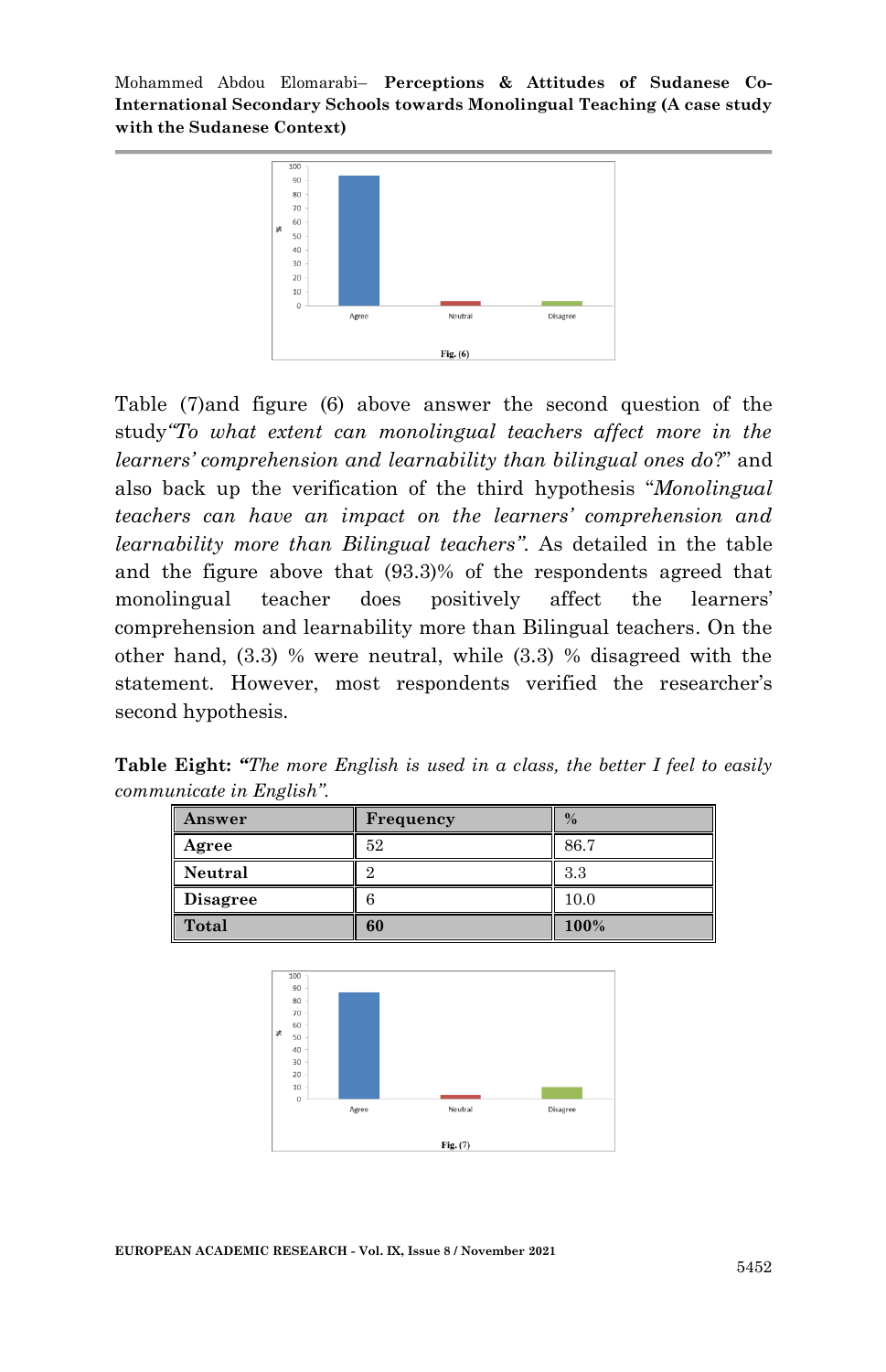Table (8)and figure (7) above reply to the second question of the study*"On what way, Monolingual Approach enhances learners' academic attainment and performance?"* and also back up the verification of the second hypothesis "*The learners' academic performance and attainment is by far enhanced via Monolingualism Approach"*. As shown by the table and the figure above that (86.7)% of the respondents agreed that the learners' academic performance and attainment are by far enhanced via Monolingualism Approach. On the other hand, (3.3) % were neutral, while (10) % disagreed with the statement. However, most respondents verified the researcher's second hypothesis.

**Table Nine:** *"I think to master English; I must listen to English exclusively in the class".*

| Answer          | <b>Frequency</b> | $\%$ |
|-----------------|------------------|------|
| Agree           | 50               | 83.3 |
| Neutral         |                  | 6.6  |
| <b>Disagree</b> |                  | 10.0 |
| Total           | 60               | 100% |



Table (9)and figure (8) above answer the third question of the study *"On what way, Monolingual Approach enhances learners' academic attainment and performance*?" and also proved the verification of the third hypothesis "*the learners' academic performance and attainment are by far enhanced via Monolingualism Approach"*. As stated in the table and the figure above that (83.3)% of the respondents agreed that monolingual teacher does teaching by far enhances the learners' academic performance and attainment. On the other hand, (6.6) % were neutral, while (10) % disagreed with the statement. However, most respondents verified the researcher's third hypothesis.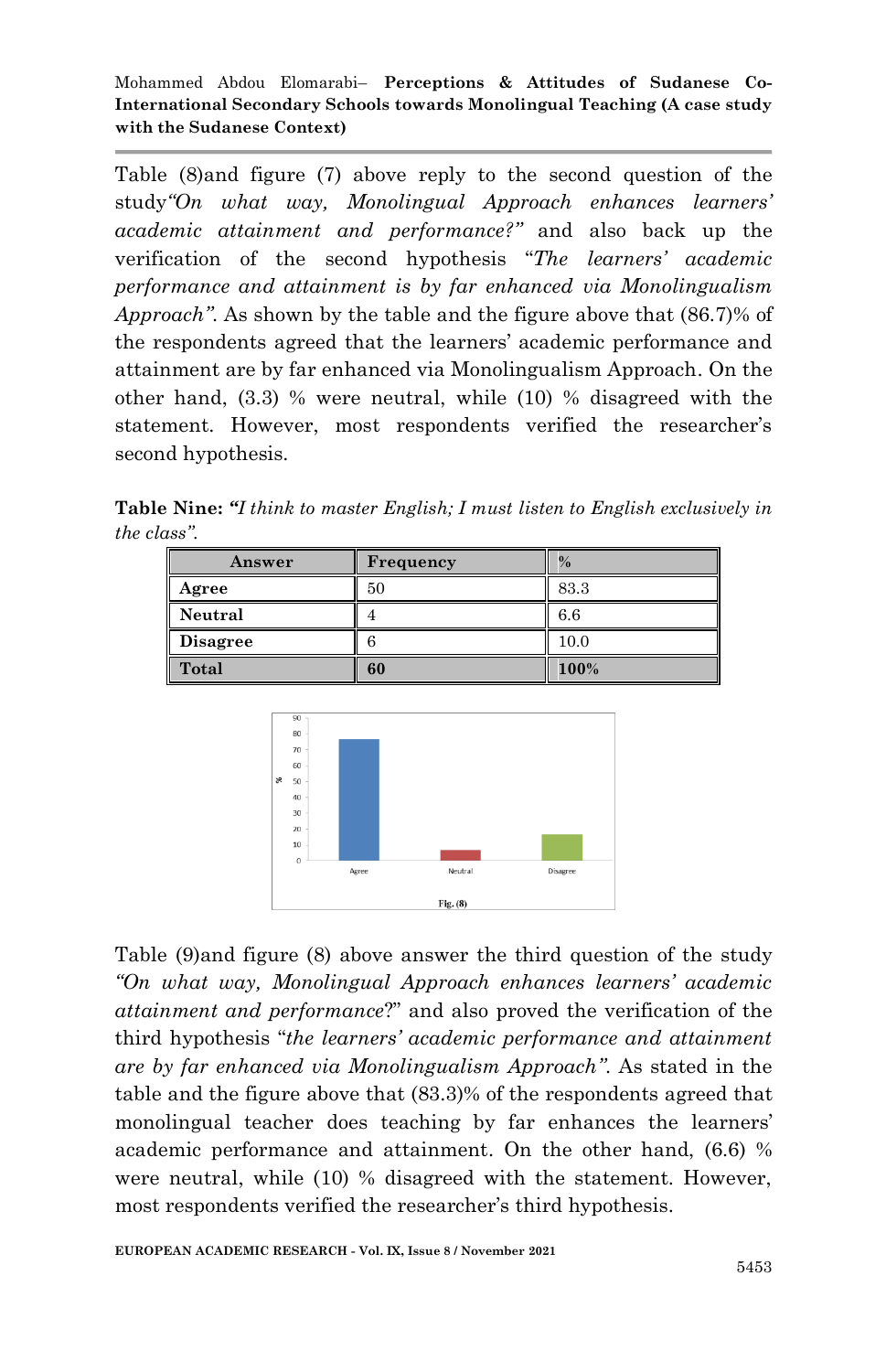**Table Ten:** *"I feel confused when my teacher blends English with Arabic in the class".*

| Answer          | Frequency |              |
|-----------------|-----------|--------------|
| Agree           | 56        | 93.3         |
| Neutral         |           | $_{\rm 3.3}$ |
| <b>Disagree</b> |           | 3.3          |
| Total           | 60        | 100%         |



Table (10) and figure (9) above answer the second question of the study*"On what way, Monolingual Approach enhances learners' academic attainment and performance*?" And also back up the verification of the third hypothesis "*the learners' academic performance and attainment are by far enhanced via Monolingualism Approach"*. As shown by the table and the figure above that (93.3)% of the respondents agreed that monolingual teaching does by far enhance the learners' academic performance and attainment. On the other hand, (3.3) % were neutral, while (3.3) % disagreed with the statement. However, most respondents verified the researcher's third hypothesis.

| Answer          | <b>Frequency</b> |      |
|-----------------|------------------|------|
| Agree           | 48               | 80.0 |
| Neutral         |                  | 6.7  |
| <b>Disagree</b> |                  | 13.3 |
| <b>Total</b>    | 60               | 100% |

**Table Eleven:** *"I sometimes feel my teacher takes time to explain the lesson using English and Arabic".*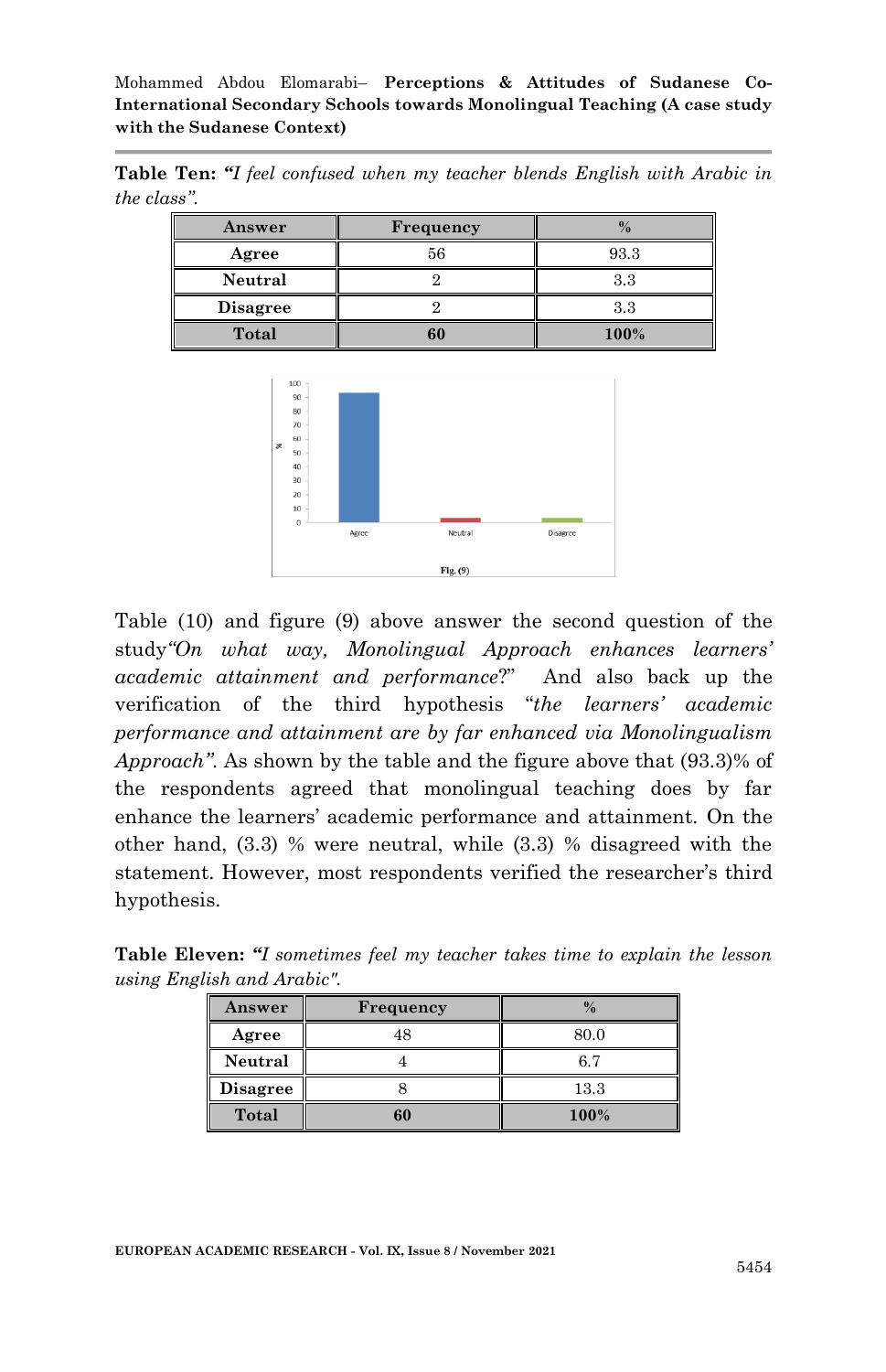

Table (11) and figure (10) above answer the questions of the study and also prove the verification of all study's hypotheses. As stated in the table and the figure above that (83.3)% of the respondents are in favor of monolingual teaching. On the other hand, (6.6) % were neutral, while (10) % disagreed with the statement. However, most respondents verified all the researcher's hypotheses. Therefore, the proponents of the Monolingualism Approach have agreed with the researcher in the view that code-switching between L1 and L2 can be dangerous as it encourages the belief that there are 1 to 1 equivalents between the languages, which is not always the case (Pracek, 2003 as cited in Miles, 2004). Hence, learning two languages should be separated. Harbord (1992) as cited in Pardede (2013) also advocates the L1 and L2 separation and acknowledges that overusing L1 makes students believe that word for word translation is a useful technique. Consequently, they will work towards transferring meaning in learning L2. It is important to differentiate the use of L1 as the medium of communication and the imitation of L1 as a learning process in EFL classrooms.

### **RESULTS & DISCUSSION**

Based on the Sudanese learners of Co-international Secondary School perceptions and attitudes which were collected from the questionnaire, it was revealed that:

- Overall positive satisfaction has been perceived by the participants towards both monolingual teaching approach and teachers too.
- Teachers of the Monolingualism Approach surpassed and enhance learners' academic performance and attainment.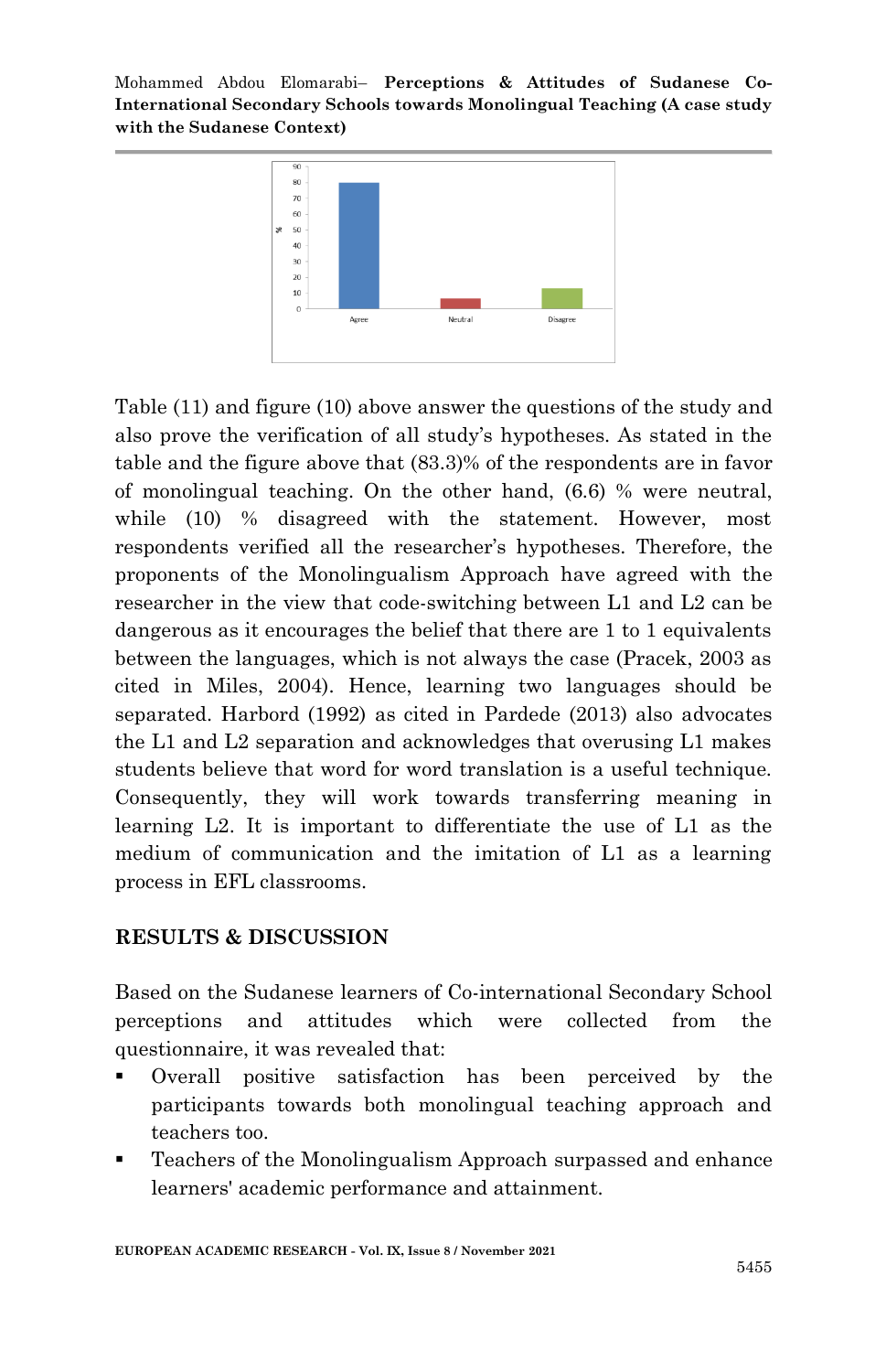- The learners also revealed supremacy for the monolingual teacher who had an effective impact on the learners' comprehension more than the Bilingual teacher.
- And finally, the results showed that learners at Co-International Secondary schools feel more comfortable with learning by monolingual teachers.

## **CONCLUSION**

The objective of this study was to better understand Sudanese learners of Co-international Secondary School perceptions and attitudes towards the monolingual teacher. The findings revealed significant views in the respondents' overall perceptions which offered them confidence and progress in the learning. The respondents believe that monolingual teacher is contributing effectively to their learning of the English language by the teaching strategies adopted in the classroom. The results also showed participants' preferences for monolingual teacher increases as they go higher up in their learning based on their teacher's experiences. The learners believe that Monolingualism as a teaching method assisted them in learning the language in a better and sound way. Finally, the learners made it clear that they do focus on their learning when the lesson is communicated by monolingual teachers.

### **REFERENCES**

- 1. Abidin, D. J. (2012). EFL students' attitudes toward learning languageː The case of Libyan Secondary School Students. *Asian Social Science, 8*(2), 119-134. Retrieved March 5, 2013, from [http://www.ccsenet.org/journal/index.php/ass/article/view/14617.](http://www.ccsenet.org/journal/index.php/ass/article/view/14617)
- 2. Auerbach, E. (1993). Re-examining English Only in the ESL Classroom. *TESOL Quarterly, 27*(1), 9-32. Retrieved January 23, 2013, from http://www.ncela.gwu.edu/files /rcd/BE019020/Reexamining\_English\_Only.pdf.
- 3. Burden, P. (2000).The use of the students' mother tongue in monolingual English "Conversation" classes at Japanese universities. *The Language Teacher, 24*(6), 5-11 Retrieved July 14, 2013, from http://jaltpublications.org/old\_tlt/ articles/2000/06/burden.
- 4. Canagarajah, A. S. (1999). *Resisting Linguistic Imperialism in English Teaching.* Oxford, UK: Oxford University Press, Retrieved February 16, 2013 from http://eku.comu.edu.tr/ eku/index.php/eku/article/download/124/pdf\_55.
- 5. Ellis, R. (2005).Principles of Instructed language learning. *Asian EFL Journal, 7*(3). Retrieved March 5, 2013, fro[m http://www.asian-efl-journal.com/sept\\_05\\_re.pdf.](http://www.asian-efl-journal.com/sept_05_re.pdf)
- 6. Ellis, R. (2008). *The Study of Second Language Acquisition; Second Edition.* Oxford: University Press. Retrieved March 20, 2013, from http://books.google.com/books.

**EUROPEAN ACADEMIC RESEARCH - Vol. IX, Issue 8 / November 2021**